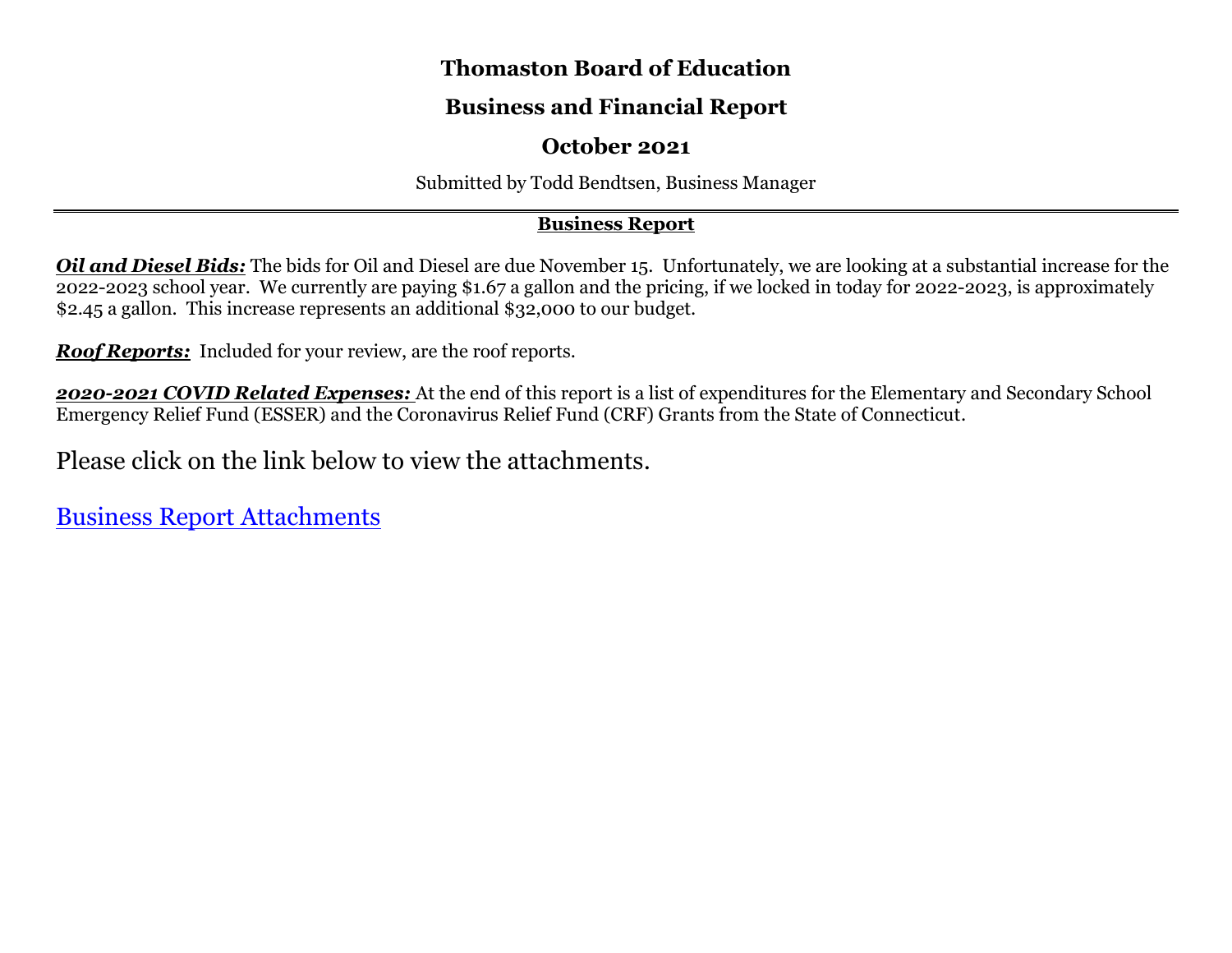#### *2021***-2022 Budget Table without Encumbrances**

The 2020-2021 Budget Table with Encumbrances shows the budget expended **27.60%.** Last year at this time, we were 22.04%. Expenditures for October are \$877,860.91.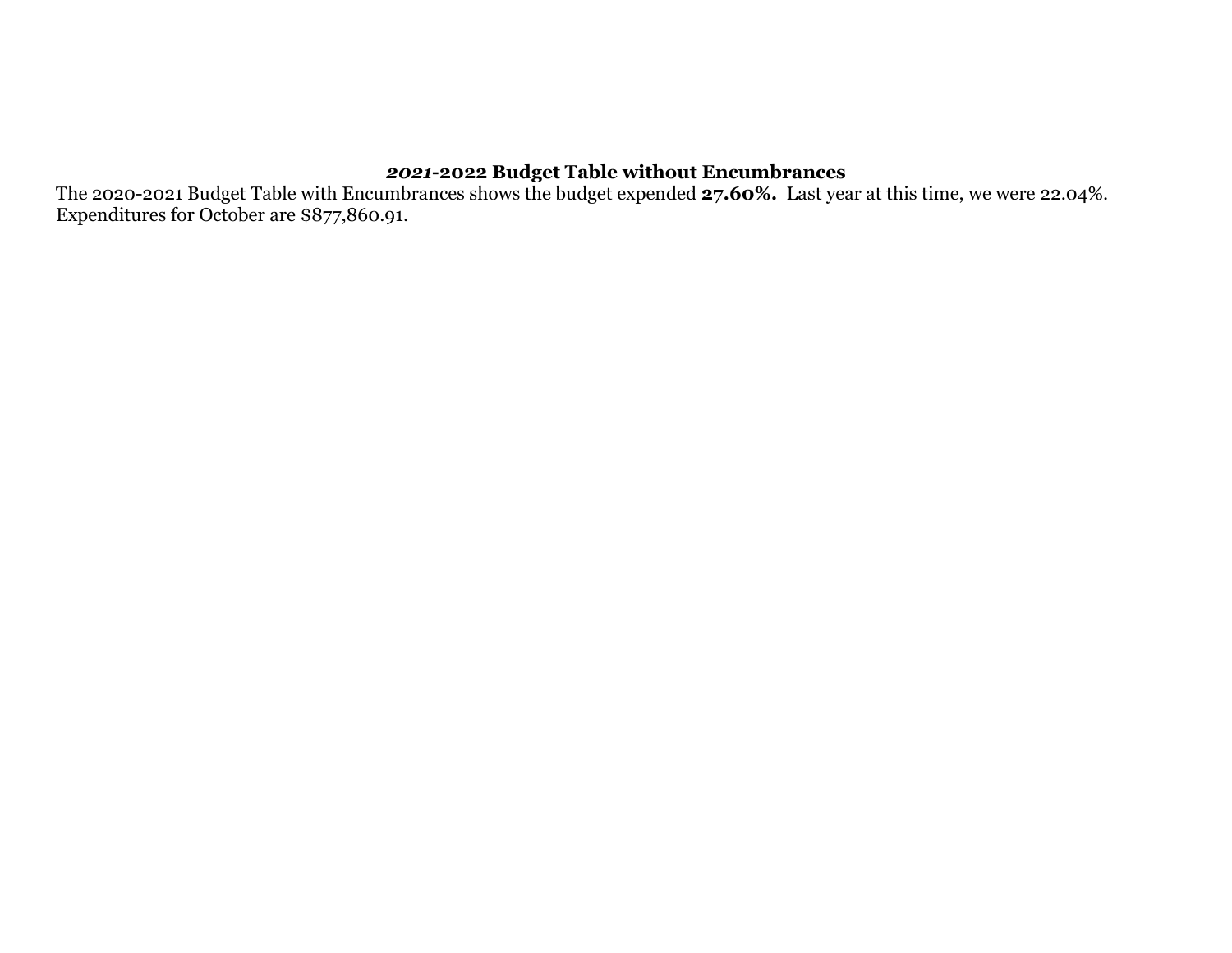| <b>Object and Description</b>         | <b>Original Budget</b> | <b>Transfers</b> | <b>Adjusted</b><br>Appropriation | <b>Year-to-Date</b><br>(YTD)<br><b>Expended</b> | Year-to-<br>Date<br><b>Percent</b><br><b>Expended</b> |
|---------------------------------------|------------------------|------------------|----------------------------------|-------------------------------------------------|-------------------------------------------------------|
| 111 CERTIFIED PERSONNEL               | \$7,089,414.00         |                  | \$7,089,414.00                   | \$1,380,851.65                                  | 19.48%                                                |
| 112 NON-CERTIFIED PERSONNEL           | \$1,723,769.00         |                  | \$1,723,769.00                   | \$506,657.22                                    | 29.39%                                                |
| <b>200 EMPLOYEE BENEFITS</b>          | \$2,491,422.00         |                  | \$2,491,422.00                   | \$858,440.62                                    | 34.46%                                                |
| 300 OTHER PROF TECH SERVICE           | \$890,056.00           | $(\$3748.86)$    | \$886,307.14                     | \$622,886.62                                    | 70.28%                                                |
| 400 PROPERTY SERVICE                  | \$615,889.00           | \$6500.00        | \$622,389.00                     | \$168,642.31                                    | 27.10%                                                |
| <b>510 PUPIL TRANSPORTATION</b>       | \$828,372.00           |                  | \$828,372.00                     | \$157,941.95                                    | 19.07%                                                |
| <b>521 LIABILITY INSURANCE</b>        | \$345.00               |                  | \$345.00                         | \$0.00                                          | 0.00%                                                 |
| <b>560 TUITION</b>                    | \$386,459.00           |                  | \$386,459.00                     | \$0.00                                          | 0.00%                                                 |
| 563 SPECIAL EDU NON PUBLIC            | \$300,074.00           |                  | \$300,074.00                     | \$58,634.75                                     | 19.54%                                                |
| 590 OTHER PURCHASED SERVICE           | \$179,530.00           |                  | \$179,530.00                     | \$35,358.01                                     | 19.69%                                                |
| <b>611 INSTRUCTIONAL SUPPLIES</b>     | \$246,603.00           | \$2212.43        | \$248,815.43                     | \$157,536.53                                    | 63.31%                                                |
| <b>641 TEXTBOOKS</b>                  | \$64,558.00            | \$2605.91        | \$67,163.91                      | \$54,555.36                                     | 81.23%                                                |
| 642 LIBRARY BOOKS & PER               | \$12,804.00            |                  | \$12,804.00                      | \$6,048.70                                      | 47.24%                                                |
| <b>690 OTHER SUPPLIES &amp; MATER</b> | \$177,388.00           | $(\$6500.00)$    | \$170,888.00                     | \$87,509.60                                     | 51.21%                                                |
| <b>730 INSTRUCT EQUIPMENT</b>         | \$13,381.00            | \$89.32          | \$13,470.32                      | \$16,431.76                                     | 121.98%                                               |
| 735 TECHNOLOGY SOFTWARE               | \$29,127.00            |                  | \$29,127.00                      | \$26,326.25                                     | 90.38%                                                |
| 739 OTHER EQUIPMENT                   | \$196,315.00           | \$164.88         | \$196,479.88                     | \$23,780.13                                     | 12.10%                                                |
| <b>890 OTHER OBJECTS</b>              | \$183,008.00           | $(\$1323.68)$    | \$181,684.32                     | \$96,199.33                                     | 52.95%                                                |
| <b>TOTAL:</b>                         | \$15,428,514.00        | \$0.00           | \$15,428,514.00                  | \$4,257,800.79                                  | 27.60%                                                |

*2021-2022 Budget Table with Encumbrances*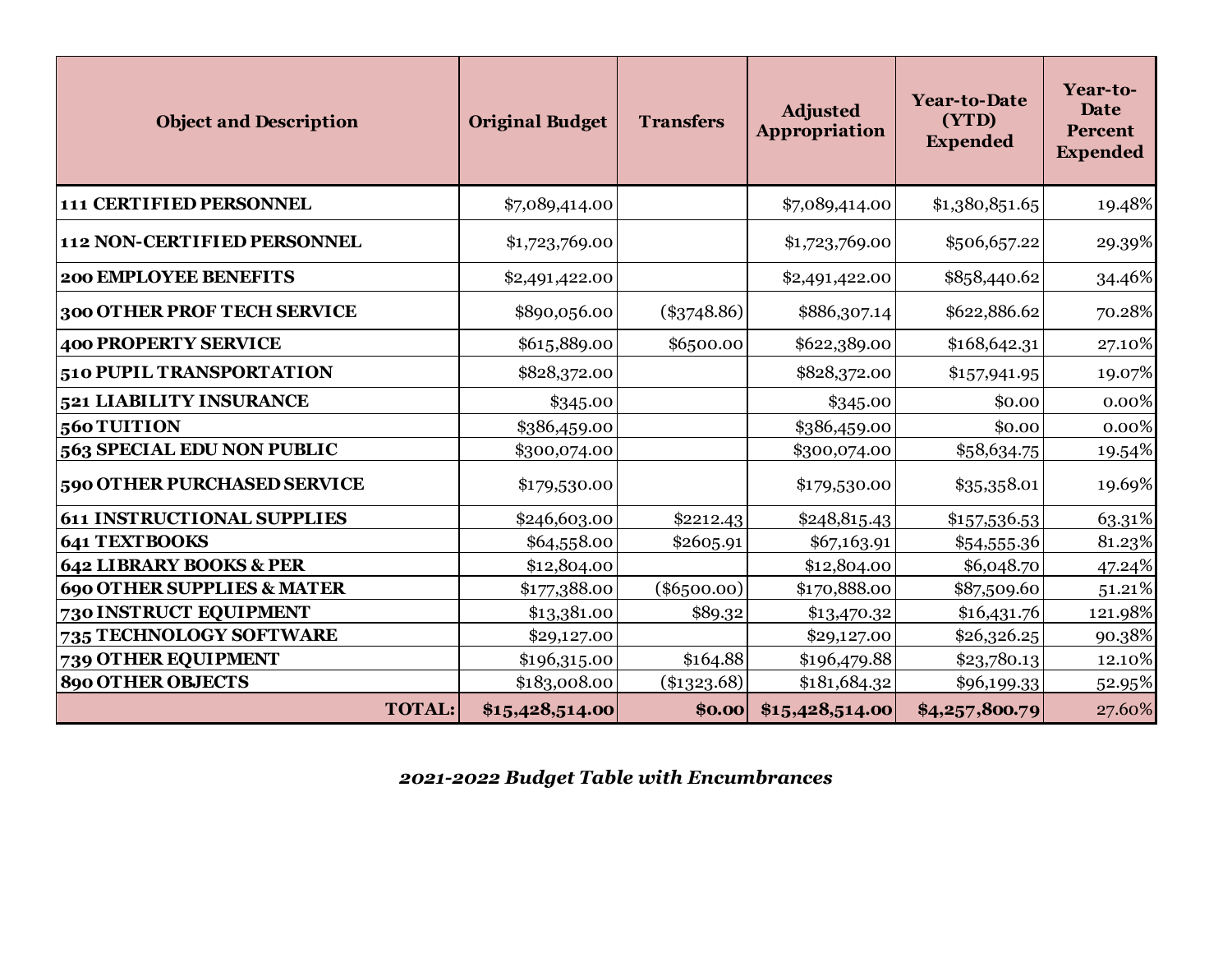The 2021-2022 Budget Table with encumbrances shows the budget expended at **34.62** %. Last year at this time, we were 30.86% expended.

| <b>Object and Description</b>         |               | <b>Original Budget</b> | <b>Transfers</b> | <b>Adjusted</b><br>Appropriation | Encumbered     | <b>Year-to-Date</b><br>(YTD)<br><b>Expended</b> | Year-to-<br>Date<br><b>Percent</b><br><b>Expended</b> |
|---------------------------------------|---------------|------------------------|------------------|----------------------------------|----------------|-------------------------------------------------|-------------------------------------------------------|
| 111 CERTIFIED PERSONNEL               |               | \$7,089,414.00         |                  | \$7,089,414.00                   |                | \$1,380,851.65                                  | 19.48%                                                |
| 112 NON-CERTIFIED PERSONNEL           |               | \$1,723,769.00         |                  | \$1,723,769.00                   |                | \$506,657.22                                    | 29.39%                                                |
| <b>200 EMPLOYEE BENEFITS</b>          |               | \$2,491,422.00         |                  | \$2,491,422.00                   |                | \$858,440.62                                    | 34.46%                                                |
| 300 OTHER PROF TECH SERVICE           |               | \$890,056.00           | $(\$3748.86)$    | \$886,307.14                     | \$15,638.50    | \$622,886.62                                    | 72.04%                                                |
| <b>400 PROPERTY SERVICE</b>           |               | \$615,889.00           | \$6500.00        | \$622,389.00                     | \$103,498.45   | \$168,642.31                                    | 43.73%                                                |
| 510 PUPIL TRANSPORTATION              |               | \$828,372.00           |                  | \$828,372.00                     | \$480,778.43   | \$157,941.95                                    | 77.11%                                                |
| 521 LIABILITY INSURANCE               |               | \$345.00               |                  | \$345.00                         |                | \$0.00                                          | 0.00%                                                 |
| 560 TUITION                           |               | \$386,459.00           |                  | \$386,459.00                     | \$43,775.00    | \$0.00                                          | 11.33%                                                |
| 563 SPECIAL EDU NON PUBLIC            |               | \$300,074.00           |                  | \$300,074.00                     | \$313,804.12   | \$58,634.75                                     | 124.12%                                               |
| 590 OTHER PURCHASED SERVICE           |               | \$179,530.00           |                  | \$179,530.00                     | \$8,381.98     | \$35,358.01                                     | 24.36%                                                |
| <b>611 INSTRUCTIONAL SUPPLIES</b>     |               | \$246,603.00           | \$2212.43        | \$248,815.43                     | \$56,801.12    | \$157,536.53                                    | 86.14%                                                |
| <b>641 TEXTBOOKS</b>                  |               | \$64,558.00            | \$2605.91        | \$67,163.91                      | 11,471.56      | \$54,555.36                                     | 98.31%                                                |
| 642 LIBRARY BOOKS & PER               |               | \$12,804.00            |                  | \$12,804.00                      | 2,722.91       | \$6,048.70                                      | 68.51%                                                |
| <b>690 OTHER SUPPLIES &amp; MATER</b> |               | \$177,388.00           | $(\$6500.00)$    | \$170,888.00                     | \$7,971.43     | \$87,509.60                                     | 55.87%                                                |
| 730 INSTRUCT EQUIPMENT                |               | \$13,381.00            | \$89.32          | \$13,470.32                      | \$2,623.00     | \$16,431.76                                     | 141.46%                                               |
| 735 TECHNOLOGY SOFTWARE               |               | \$29,127.00            |                  | \$29,127.00                      | \$7,462.00     | \$26,326.25                                     | 116.00%                                               |
| 739 OTHER EQUIPMENT                   |               | \$196,315.00           | \$164.88         | \$196,479.88                     | \$18,375.13    | \$23,780.13                                     | 21.46%                                                |
| <b>890 OTHER OBJECTS</b>              |               | \$183,008.00           | $(\$1323.68)$    | \$181,684.32                     | \$10131.25     | \$96,199.33                                     | 58.52%                                                |
|                                       | <b>TOTAL:</b> | 15,428,514.00          | \$0.00           | \$15,428,514.00                  | \$1,083,434.88 | \$4,257,800.79                                  | 34.62%                                                |

*2021-2023 Grant Report*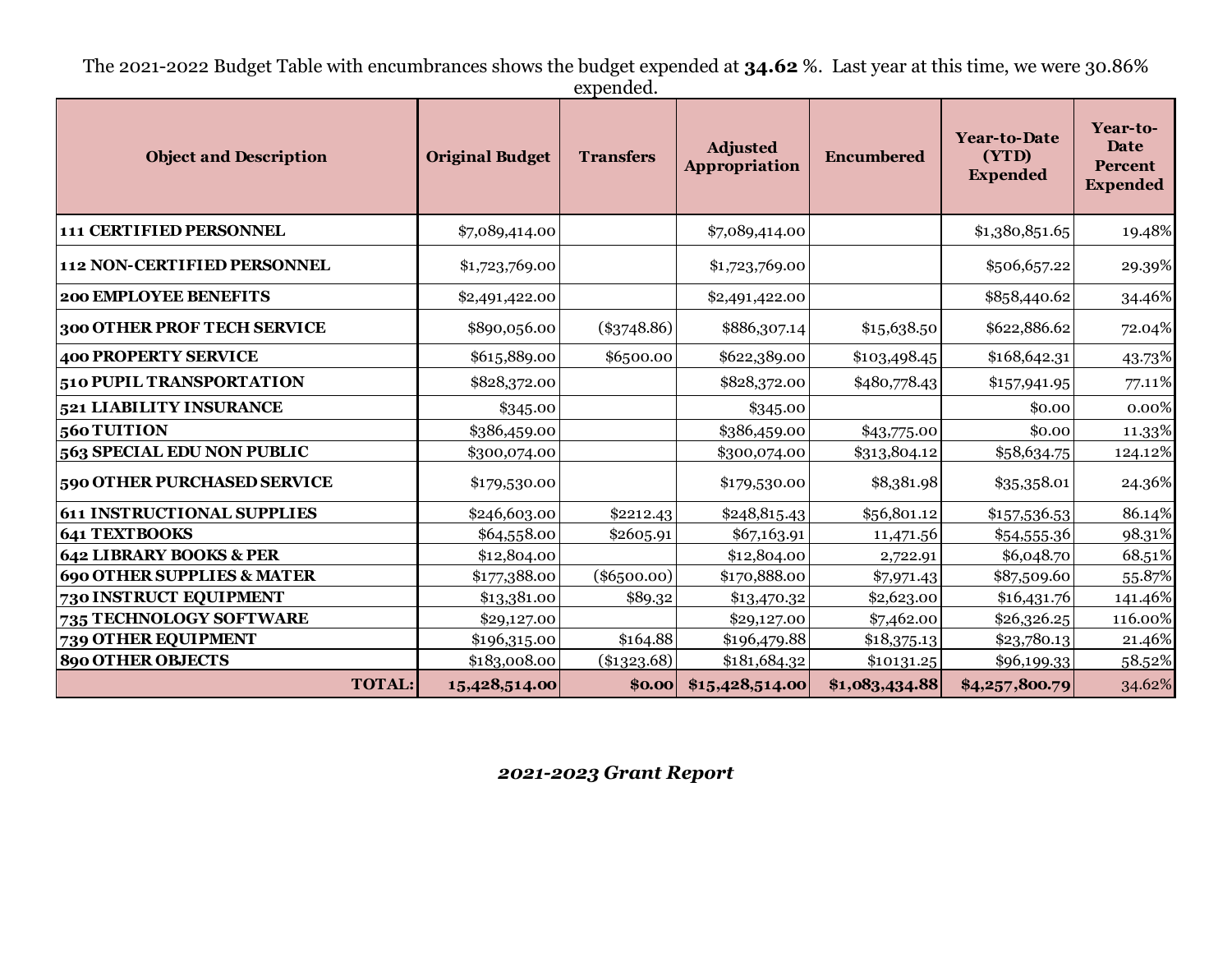All grant funds on record are shown below. The table below shows all available grant appropriations and expenditures. Unlike the comparison that can be made between the percent, expended and the percent completed of the fiscal year, the percent expended for grants cannot be compared as simply because some of these grant funds were available in the 2020-2021 fiscal year and some will be available through the 2022-2023 fiscal year.

| <b>Grant</b><br><b>Fiscal</b><br><b>Year End</b> | <b>Grant Name/Description</b>          | Original<br><b>Budget</b> | <b>Transfers</b> | <b>Adjusted</b><br><b>Appropriation</b> | <b>Year-to-Date</b><br><b>Expended</b> | <b>Percent</b><br><b>Expended</b> |
|--------------------------------------------------|----------------------------------------|---------------------------|------------------|-----------------------------------------|----------------------------------------|-----------------------------------|
| $22 - Jun$                                       | <b>Competetive School Readiness</b>    | \$3,881.00                | \$0.00           | \$3,881.00                              | \$0.00                                 | 0.00%                             |
| $22 - Jun$                                       | <b>School Readiness</b>                | \$149,940.00              | \$0.00           | \$149,940.00                            | \$33,944.79                            | 22.64%                            |
| $22 - Jun$                                       | Title I                                | \$5,995.02                | \$0.00           | \$5,995.02                              | \$1,200.00                             | 20.02%                            |
| $22 - Jun$                                       | Title IV                               | \$10,000.00               | \$0.00           | \$10,000.00                             | \$0.00                                 | 0.00%                             |
| $22 - Jun$                                       | Title IIA                              | \$9,428.83                | \$0.00           | \$9,428.83                              | \$0.00                                 | 0.00%                             |
| $22 - Jun$                                       | <b>ESSERII</b>                         | \$72,266.76               | \$0.00           | \$72,266.76                             | \$2,000.00                             | 2.77%                             |
| $22 - Jun$                                       | <b>IDEA</b> Section 611                | \$55,913.79               | \$0.00           | \$55,913.79                             | \$4,840.00                             | 8.66%                             |
| $22 - Jun$                                       | <b>Smart Start Operations</b>          | \$75,000.00               | \$0.00           | \$75,000.00                             | \$14,100.00                            | 18.80%                            |
| $22 - Jun$                                       | <b>Smart Start Recovery Capital</b>    | \$50,000.00               | \$0.00           | \$50,000.00                             | \$3,453.00                             | 6.91%                             |
| $22 - Jun$                                       | <b>Smart Start Recovery Operations</b> | \$75,000.00               | \$0.00           | \$75,000.00                             | \$15,000.00                            | 20.00%                            |
| <b>SUBTOTAL</b>                                  |                                        | \$507,425.40              | \$0.00           | \$507,425.40                            | \$74,537.79                            | 14.69%                            |
| $23 - Jun$                                       | <b>IDEA</b> Section 611                | \$240,083.00              | \$0.00           | \$240,083.00                            | \$47,214.00                            | 19.67%                            |
| $23 - Jun$                                       | <b>IDEA</b> Section 619                | \$18,916.00               | \$0.00           | \$18,916.00                             | \$3,784.00                             | 20.00%                            |
| <b>SUBTOTAL</b>                                  |                                        | \$258,999.00              | \$0.00           | \$258,999.00                            | \$50,998.00                            | 19.69%                            |
| <b>GRAND TOTAL</b>                               |                                        | \$766,424.40              | \$0.00           | \$766,424.40                            | \$125,535.79                           | 16.38%                            |